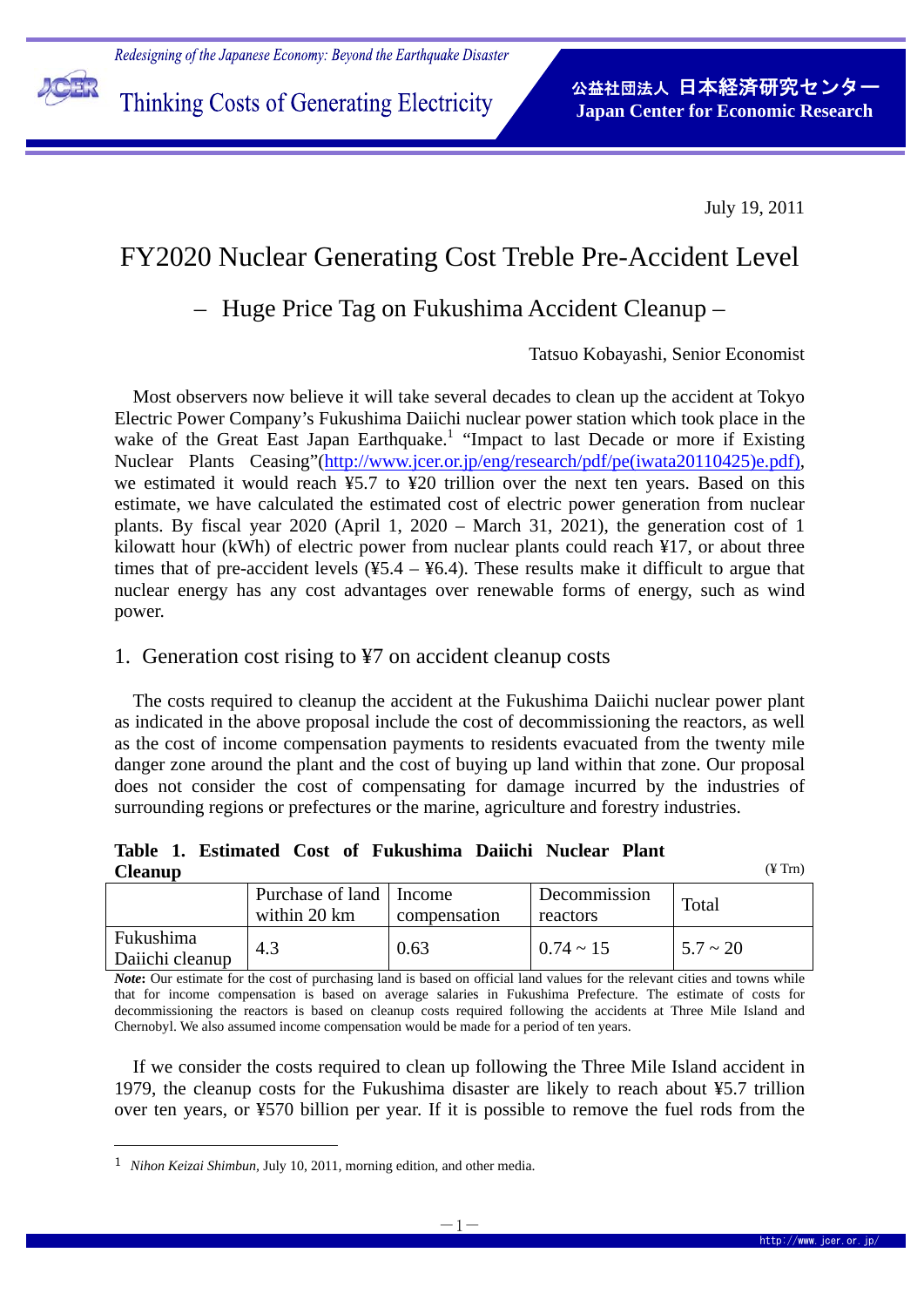damaged reactors, costs would be in line with those following Three Mile Island. But if, as occurred at Chernobyl, a core meltdown has made it impossible to remove the fuel rods, leaving only the option of provisional measures such as construction of a sarcophagus, then the cleanup will not be completed in ten years. We have assumed that, in that case, total cleanup costs would reach ¥20 trillion, equivalent to the cost of the damage incurred in the Chernobyl accident. Judging from the information provided in the news media, ten years or more will be required before the accident can be brought to a close. This strongly indicates that the cleanup costs will ultimately reach or exceed ¥20 trillion.

 How will this ¥5.7 to ¥20 trillion in cleanup costs affect the cost of electrical power generation? Table two divides these cleanup costs by the total energy generated from nuclear power plants in FY2010, expressing the results in terms of cost per kilowatt hour.

#### **Table 2. Fukushima Daiichi Cleanup Cost Per kWh (Divided by Total Energy Generated in FY2010)**

| Adding cleanup costs to generation costs of<br>nuclear power plants: (1) TEPCO nuclear Cleanup costs expressed as generation cost<br>plants only or $(2)$ all nuclear plants per kWh over ten years<br>nationwide |              |  |
|-------------------------------------------------------------------------------------------------------------------------------------------------------------------------------------------------------------------|--------------|--|
| (1) TEPCO nuclear plants                                                                                                                                                                                          | $6.8 - 23.9$ |  |
| (2) All nuclear plants                                                                                                                                                                                            | $2.0 - 6.9$  |  |

*Note*: Dividing annual cleanup costs of ¥570 billion to ¥2 trillion by total energy generated by (1) TEPCO nuclear plants and (2) all nuclear plants nationwide. Source: Ministry of Economy, Trade and Industry, "Regarding the Nuclear Power Plant Capacity Utilization Rate in FY2010."

The impact on the generation cost per kilowatt hour differs greatly depending on whether the cleanup cost is distributed over TEPCO nuclear plants alone or all nuclear plants nationwide. In fact, distributing the cost over TEPCO's nuclear power plants alone results in a per kilowatt hour cost of ¥24 . Distributing the cost over all nuclear plants nationwide results in a cost of ¥7 . (Both of these examples use a cleanup cost estimate of ¥20 trillion).

 In the event that every electric power company takes measures against a major accident, the per kilowatt hour cost would be in the region of ¥24. If measures against the risks of nuclear power are adopted by the nation as a whole, it would likely add an additional ¥7 to the cost of nuclear energy per kilowatt hour.

#### 2. Is the cost of nuclear in line with that of wind?

We have compared the costs of a sampling of power plants based on information publicly available in the (FY2008) securities reports of the respective companies and on government-related websites.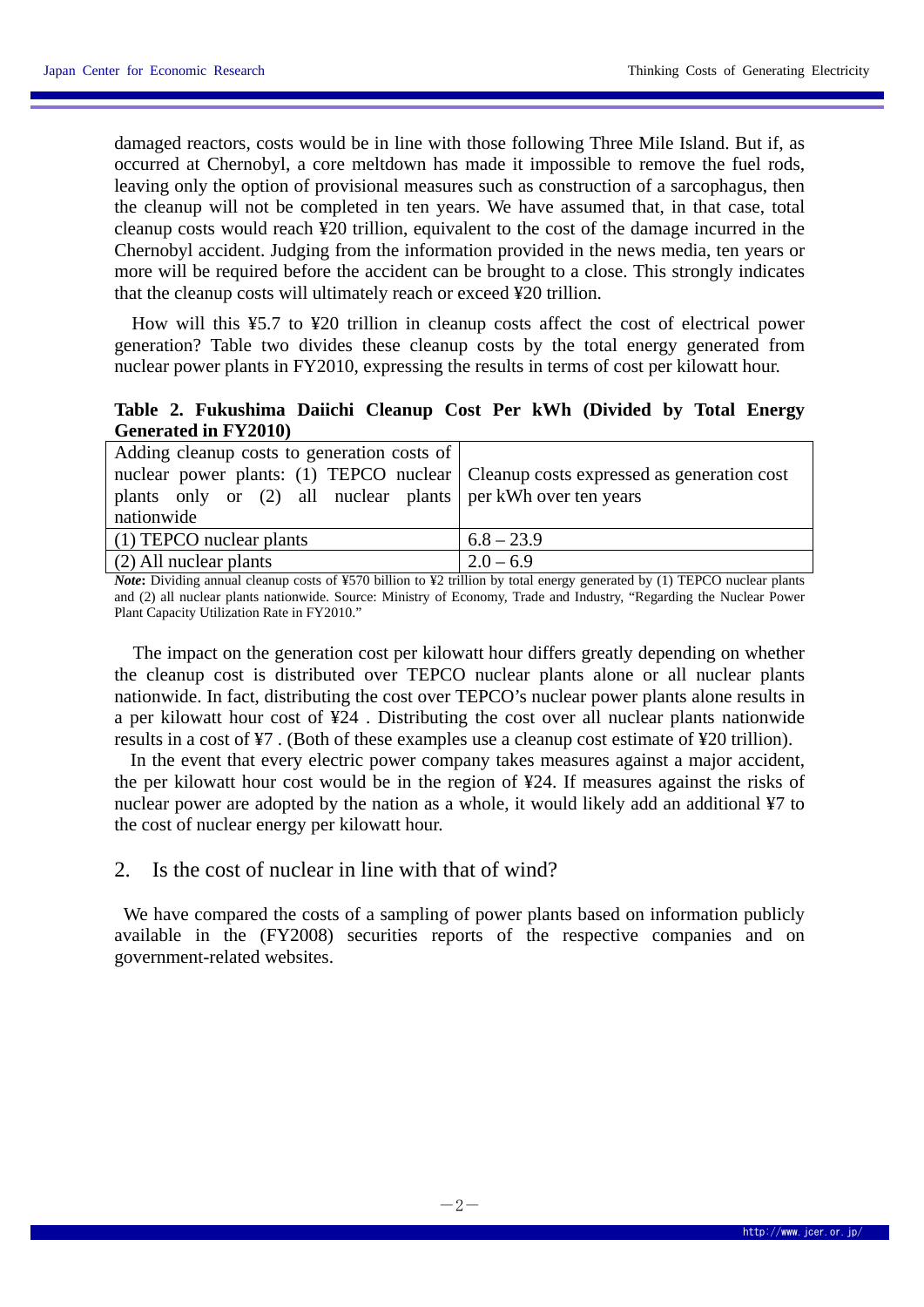

**Figure 1. Generation Costs Compared: Assumed Cleanup costs ¥20 trn (upper frame) and ¥5.7 trn** 

*Note***:** Estimates on nuclear plants take account of the government's power plant location measures (about ¥0.6 per kWh). Estimates also include expenses for the entire nuclear fuel cycle, including reprocessing of spent nuclear fuel and ultimate disposal (¥19 trillion over forty years according to government and electric power industry estimates). However, in view of the fact that nuclear fuel cycle plans are not moving ahead smoothly, these estimates may be too low. We have assumed that the cleanup costs for the Fukushima Daiichi accident will be ¥5.7 to ¥20 trillion over ten years (¥570 billion to ¥2 trillion annually) as estimated by JCER on April 25. The blue and yellow portions of the bars indicate the distribution of cleanup costs over all nuclear power plants nationwide while the blue, yellow and red portions indicate distribution over TEPCO nuclear plants only.

 With regard to thermal power plants, we have assumed a capacity utilization rate of 50% and have applied a weighted average based on the total energy generated by coal, oil and natural gas (in FY2008). We have also assumed a capacity utilization rate of 45% for hydropower. Data for wind power and geothermal are reference values and assume they are placed in favorable locations.

Next, we consider mainly a scenario in which the accident cleanup costs will be ¥20 trillion. In Figure 1, we have calculated the power generation cost of nuclear plants prior to the accident. We have assumed a capacity utilization rate of 70% to 85% and have found the generation cost by adding costs associated with the government's plant location measures (¥0.6) to the ¥5.3/kWh average cost prevailing at that time. The pure generation cost at a capacity utilization rate of 70% (recent capacity utilization rates being about 60% to 70%) would be ¥6.4. At a capacity utilization rate of 85% it would be ¥5.4. The cost therefore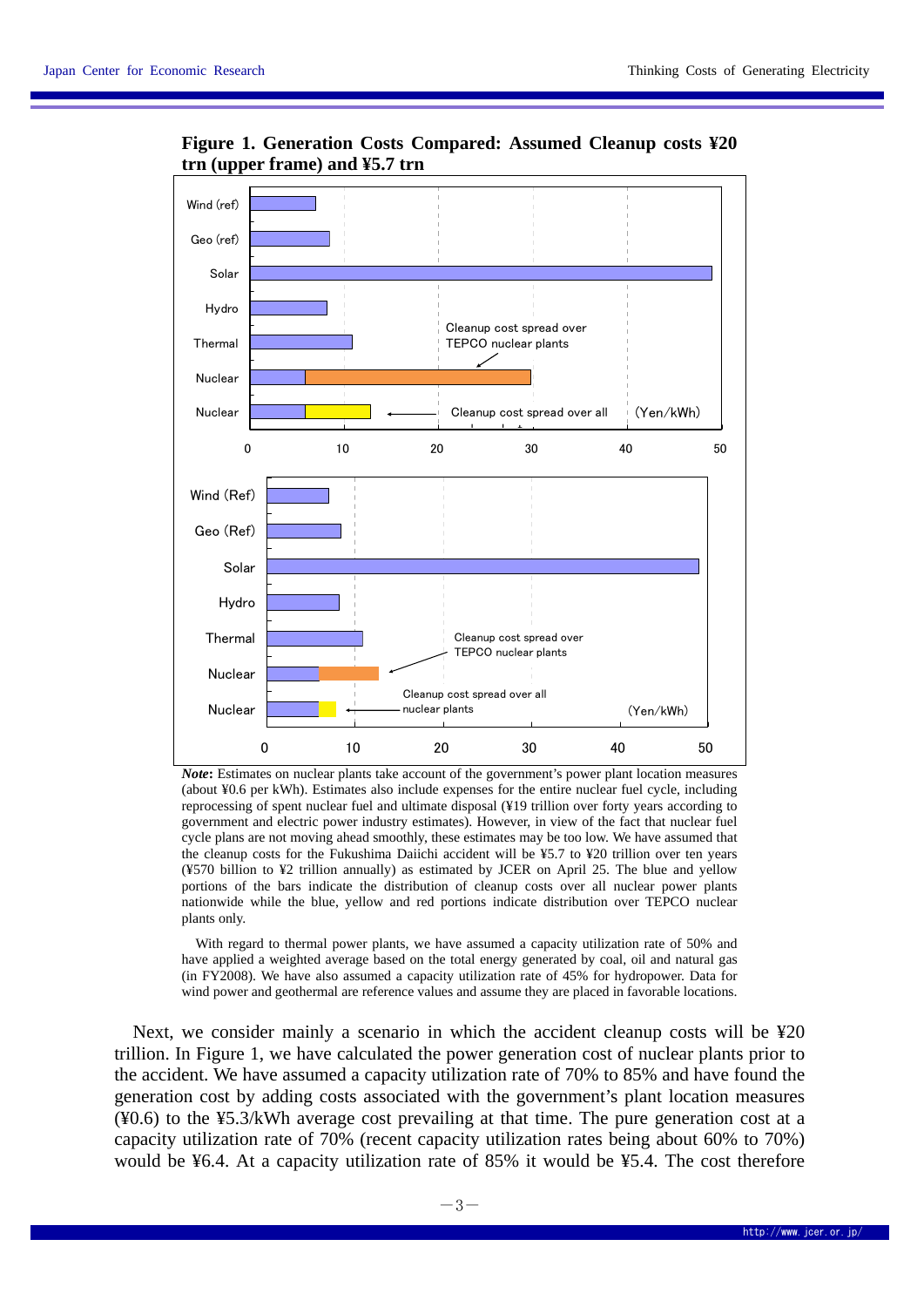differs according to the capacity utilization rate. In the event that the costs of the recent accident cleanup are distributed over all nuclear power plants, the range would be ¥12.4 to ¥13.4 (Figure 2).



**Figure 2. Variation in Generation Cost with Assumed Operating Rate (¥/kWh)** 

 The Ministry of Economy, Trade and Industry (METI) released a cost list for renewable energy (Table 3) in conjunction with METI's proposed feed-in tariff scheme. Comparing this with the power generation cost of nuclear power as we have calculated them shows that the generation cost of nuclear energy is essentially in line with that of wind power.

| Generation method             | Cost per kWh |
|-------------------------------|--------------|
| Photovoltaic                  | 42           |
| Small to medium hydroelectric | 22           |
| Geothermal                    | 17           |
| <b>Biomass</b>                | 15           |
| Wind                          |              |

**Table 3. Generation Cost of Renewable Energy (METI estimates)** 

Source: "Project Team concerning the Feed-In Tariff" (Fourth Round, March 24, 2010).

### 3. Nuclear generation cost ¥17 kWh in FY2020

Given the impact of the accident at Fukushima Daiichi, nuclear power is certain to experience a net decline. Even if those existing plants passing stress tests remain in operation, no nuclear plants will remain in operation in Japan by 2050 so long as no new reconstruction is permitted and existing plants are shut down forty years after startup (Figure 3).